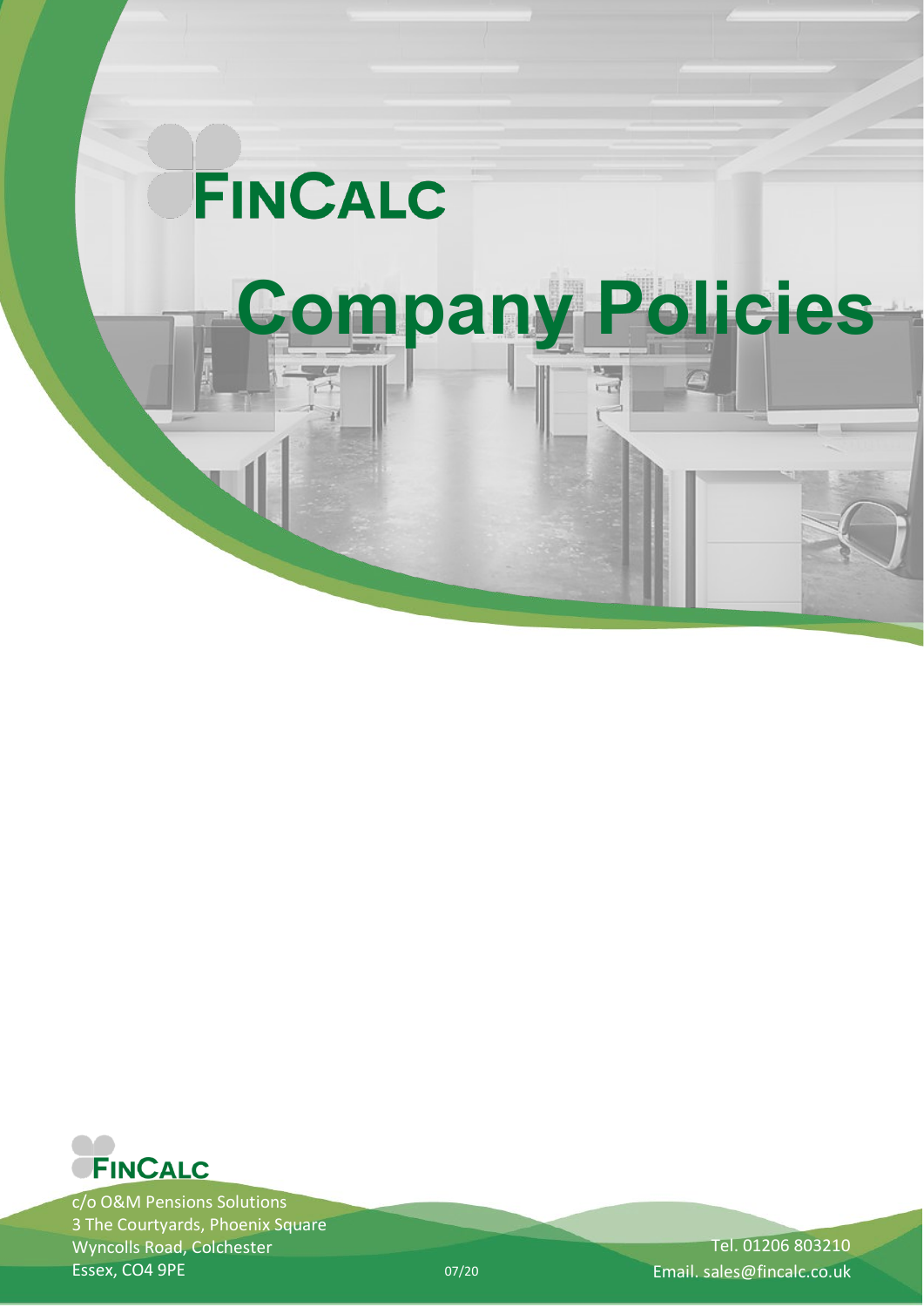# **CONTENTS**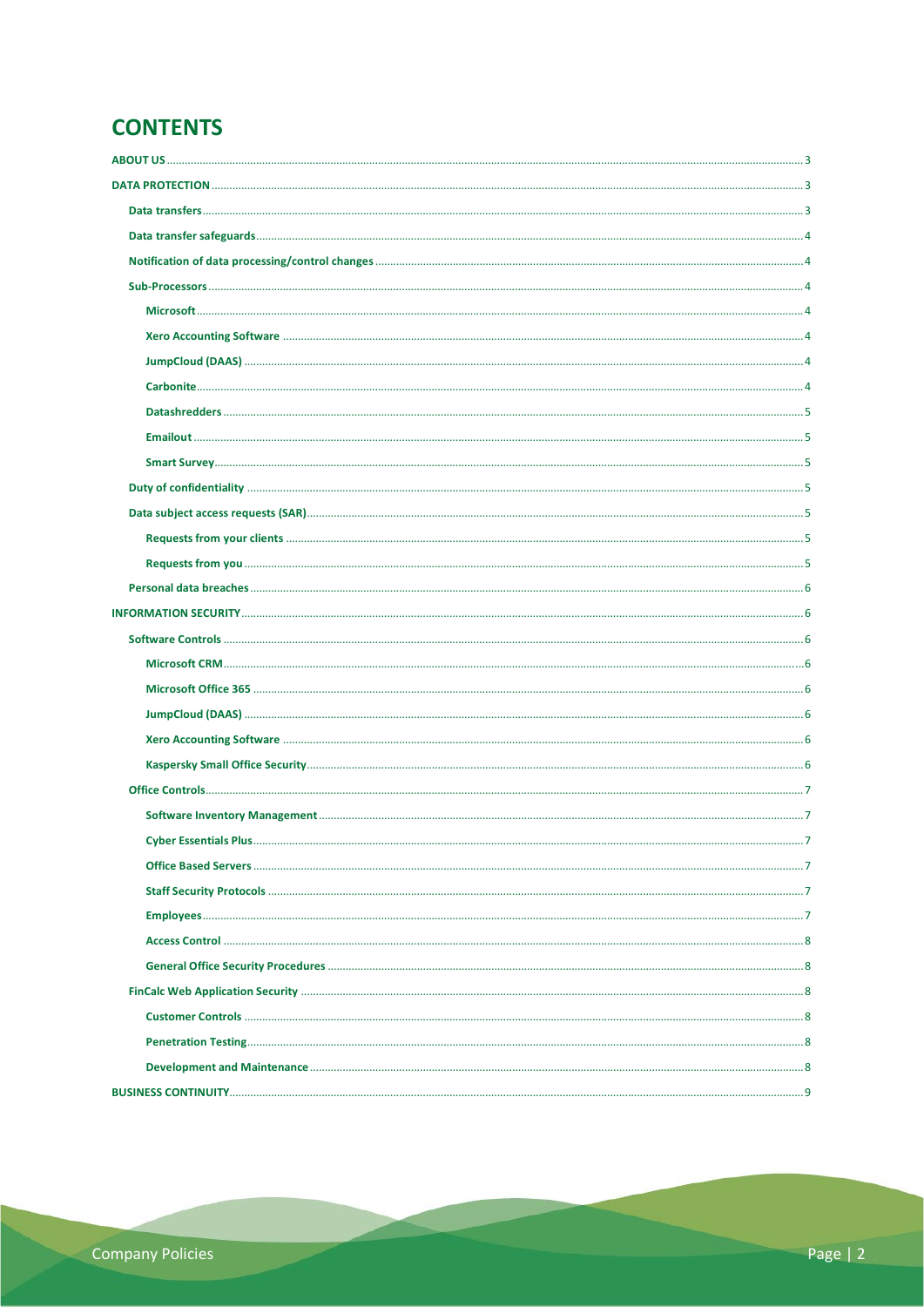# <span id="page-2-0"></span>**ABOUT US**

| <b>COMPANY NAME</b>         | <b>O&amp;M Pension Solutions Ltd</b> |
|-----------------------------|--------------------------------------|
| <b>TYPE OF LEGAL ENTITY</b> | Limited Company                      |
|                             | 3 The Courtyards, Phoenix Square     |
| <b>OFFICE ADDRESS</b>       | <b>Wyncolls Road</b>                 |
|                             | Colchester, CO4 9PE                  |
| <b>ESTABLISHED</b>          | December 2013                        |
| <b>EMPLOYEE COUNT</b>       | 19                                   |

O&M Pension Solutions are a developer and provider of financial planning software and services. Our solutions are used by members of the financial services industry such as advisers, paraplanners and product providers.

# <span id="page-2-1"></span>**DATA PROTECTION**

We understand the importance of protecting not only your personal data but that of your clients as well. As per our software licence terms all information that we process and/or control is done so in line with EU GDPR ((EU) 2016/679) and UK Data Protection Act (2018). For clarity we may process and/or control the following information:

Your personal data

• Full name, business email address, business mailing address, contact telephone number, business Bank Account details.

Your client's personal data

- This is data that is shared with us within our software application.
- Can include title, name, date of birth, marital status, spouse's date of birth, address, national insurance number, pension scheme reference number, salary, pension values and other financial data.

We will allow our customers to conduct audits and inspections in order to verify our compliance with relevant data protection legislation.

# <span id="page-2-2"></span>**Data transfers**

All personal data relating to your clients, including backups, is held exclusively in the FinCalc platform hosted on UK based Microsoft Azure data centres. No data relating to your client's is held on the file servers located at O&M's offices, nor transferred outside the EU.

We may transfer your personal data outside of the EU. This is strictly limited to contacts who use our software as we use Xero for accounting purposes. See Sub-Processor section for further details.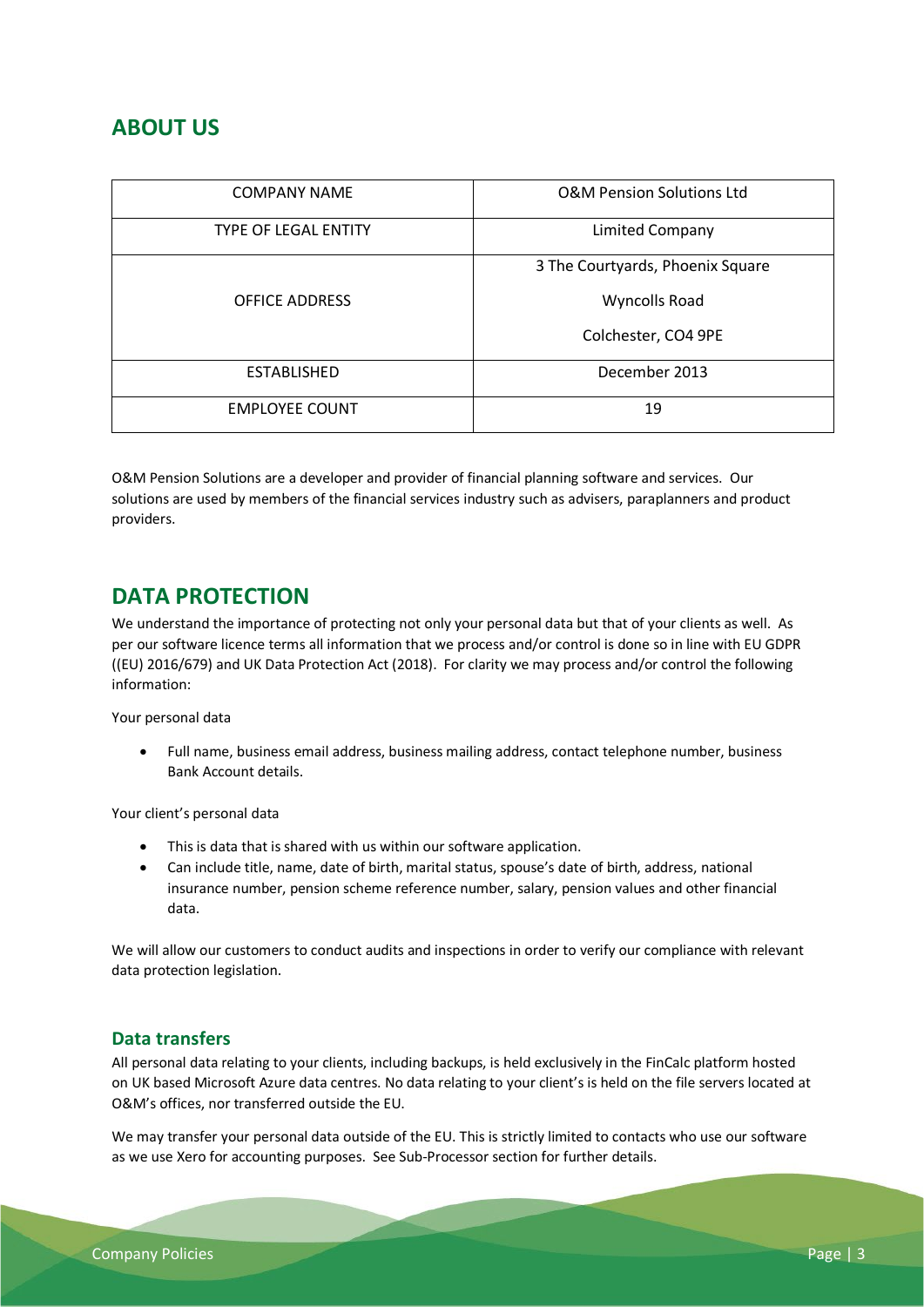# <span id="page-3-0"></span>**Data transfer safeguards**

Using Office 365 for all email communications, we have data loss prevention policies in place that capture:

- Any bulk export of information.
- Any emails that are sent outside of the organisation are limited by file size.
- If the recipients' domain is located outside of the EEA these emails are monitored.
- Personal webmail services are blocked.

Access to the Azure database, which is where your client's personal data is stored, is strictly limited to Director and Senior Management level only. All access to the Azure Database is recorded including the data that has been accessed and the reason for access. We will not amend any customer client data.

# <span id="page-3-1"></span>**Notification of data processing/control changes**

For detailed information about the way we process your data please view our **Privacy Information Notice** (PIN). The link to this document is also available on our outgoing emails. If our data processing and/or control procedures require any amendments, we will contact you in advance by written instrument.

# <span id="page-3-2"></span>**Sub-Processors**

<span id="page-3-3"></span>Details of our sub-processors are below: -

## **Microsoft**

All client personal data that is processed by us is stored on secure UK based Azure data centres. We use the following services to process your data:

- Office 365 Business emails including those which may display and/or have as an attachment, client's personal data.
- CRM Your business contact information as previously specified is controlled by us on this platform.
- Azure Your personal data and your client personal data.

## <span id="page-3-4"></span>**Xero Accounting Software**

Used for accounting purposes including invoicing our customers and storing licence agreements.

Any personal data that is transferred to Xero is limited to First Name, Surname, Email address and Company name. Bank Account details are not stored on this software.

We have ensured that they have appropriate safeguards in place. Please see thei[r Privacy Notice](https://www.xero.com/uk/about/legal/privacy/) for further information.

# <span id="page-3-5"></span>**JumpCloud (DAAS)**

JumpCloud are a cloud-based directory as a service provider. It enables us to manage access to our systems and links to our Office 365 account. Further information on JumpCloud security can be found [here.](https://jumpcloud.com/faq/security/#ensure-security)

## <span id="page-3-6"></span>**Carbonite**

Cloud backup software that we use to backup information stored on our office based server. Their privacy policy can be foun[d here.](https://www.carbonite.com/terms-of-use/privacy-policy/) It is important to note that Carbonite adhere to the [EU-US Privacy Shield](https://www.privacyshield.gov/participant?id=a2zt0000000TNCcAAO&status=Active)  [Framework,](https://www.privacyshield.gov/participant?id=a2zt0000000TNCcAAO&status=Active) recognised by GDPR legislation. Our backups are stored in encrypted form on local disks and also to EU based servers.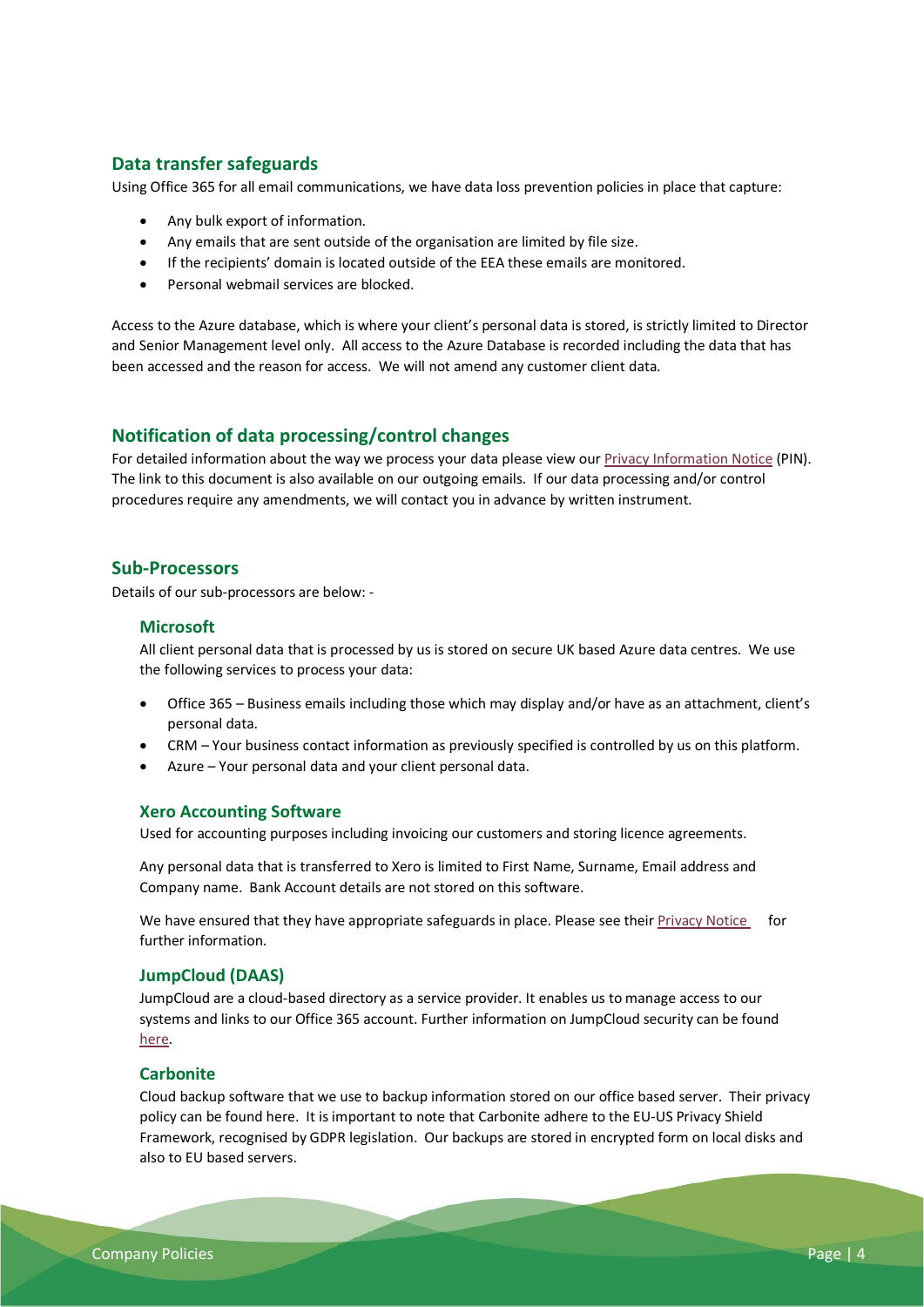# <span id="page-4-0"></span>**Datashredders**

All paper files received by us are securely destroyed onsite by Datashredders Ltd within 3 months of finalising the work required. Datashredders also provide us with secure disposal of all electronic devices and hold the following accreditation – *Information Destruction BS EN 15713:2009*.

Please visit their [website](https://www.datashredders.co.uk/) for additional information.

# <span id="page-4-1"></span>**Emailout**

This is an email marketing software solution which enables us to send marketing and/or sales literature to our customers and, where appropriate, the wider market. Emailout's Privacy Policy can be found [here.](https://www.emailout.com/privacy/)

#### <span id="page-4-2"></span>**Smart Survey**

Periodically we contact our customers in order to ask for their feedback on the software and services which they subscribe to. To facilitate this process, we use a 3<sup>rd</sup> party tool[, Smart Survey.](https://www.smartsurvey.co.uk/) We do not add any personal data to our surveys, this can be added optionally by the recipient at their discretion.

Should we alter, or require additional, Sub-Processors we will notify you of any new appointments made. We do not foresee any changes or additional sub-processors being required and any changes to sub-processors would be vital for the performance of the service.

Any new sub-processors would be appropriately reviewed to ensure that any data we process with them would be within the EU or, if there were no alternatives, would provide appropriate safeguards.

# <span id="page-4-3"></span>**Duty of confidentiality**

All staff have a duty of confidentiality and have agreed to this as part of their contract of employment.

Where a sub-contractor is appointed, at no point will they have access to your data.

Any staff or sub-contractors would be subject to the same duty of confidentiality when they are contracted by the company.

We provide annual data protection and cyber security training to staff to ensure their knowledge is up to date and issue updates throughout the year when there are any policy changes.

# <span id="page-4-5"></span><span id="page-4-4"></span>**Data subject access requests (SAR)**

# **Requests from your clients**

Should we receive a request from an individual they will be asked to complete and return a SAR form. Upon return of the form we should be aware of which customer the SAR relates to. We will then contact our customer to make them aware of the SAR prior to any information being released to the individual.

If we cannot identify which customer the SAR relates to we will conduct a search of our database for the individual concerned. We will then conduct additional searches in order to determine which customer the request is related to, following the same procedure as stated above once the customer has been identified.

## <span id="page-4-6"></span>**Requests from you**

We can provide copies of your personal data that we store upon receipt of a written request.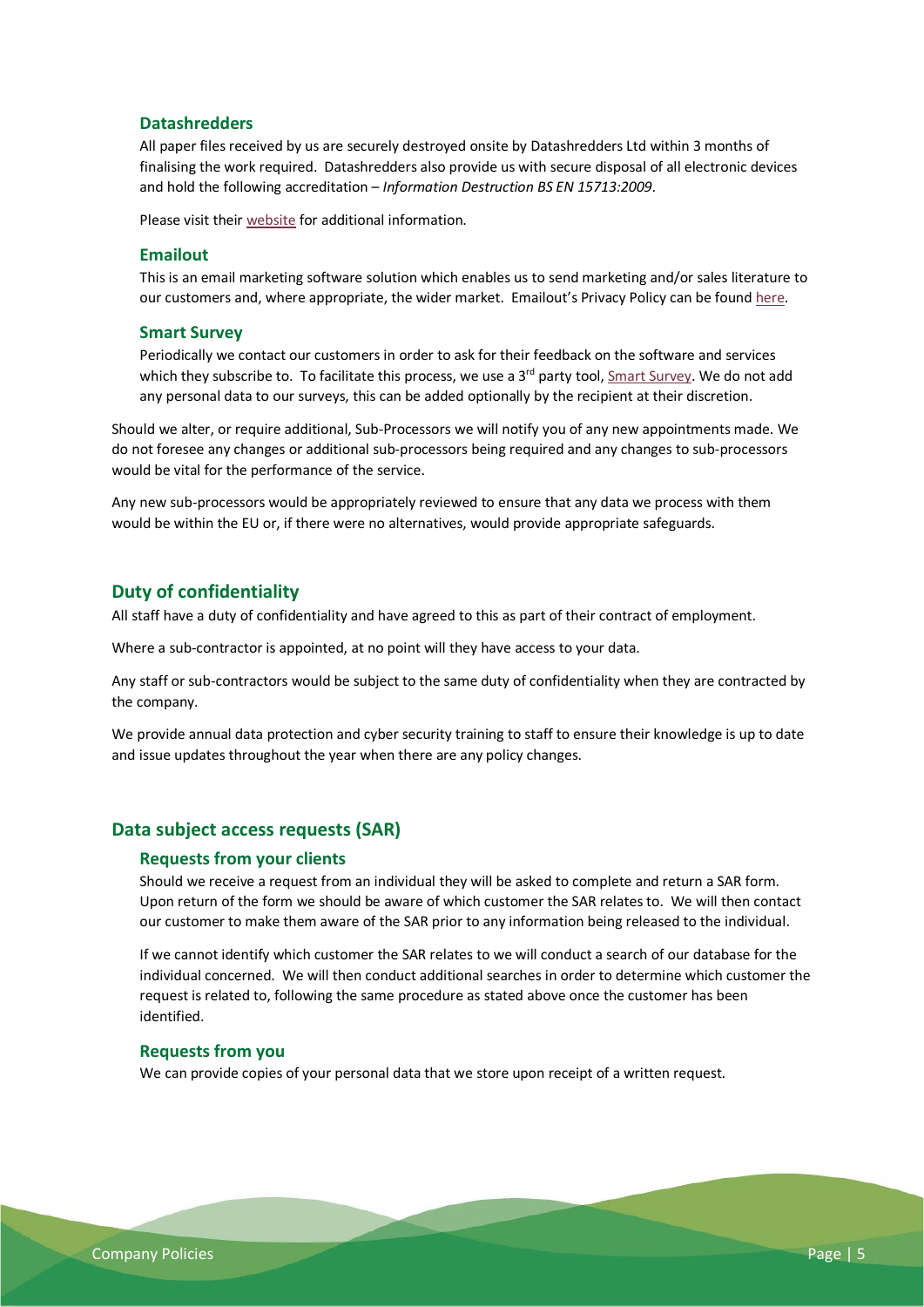# <span id="page-5-0"></span>**Personal data breaches**

In the event of any personal data breach our internal Data Protection Team will investigate and report to the impacted parties within 48 hours of it being identified. We will provide details of what information was affected, how it happened, and any steps taken to mitigate future risk. Additionally, we will inform the supervisory authority (ICO) within 72 hours of the breach being identified. A copy of our Breach Reporting Procedure can be downloade[d here.](https://www.ompensions.co.uk/media/1334/breach-reporting-procedure.pdf)

# <span id="page-5-1"></span>**INFORMATION SECURITY**

# <span id="page-5-2"></span>**Software Controls**

The software and applications that we use have built-in security features. The following explains how we utilise them:

# <span id="page-5-3"></span>**Microsoft CRM**

Our customer management system which is used to store your personal data along with the details of the products and/or service that you subscribe to. Access to CRM is limited only to staff who require it. Additionally, Microsoft CRM provides additional security roles which restrict functionality depending on the individual user requirements. These are reviewed regularly to ensure the security roles are assigned appropriately.

## <span id="page-5-4"></span>**Microsoft Office 365**

All staff have access to core apps such as Word, Excel, Outlook and PowerPoint. We also utilise SharePoint groups as a means of sharing internal documents and access is restricted to members of these groups.

Additionally, we utilise multi factor authentication so that if a member of staff is looking to access any of these apps using a new device they are required to successfully complete this process.

# <span id="page-5-5"></span>**JumpCloud (DAAS)**

Is used to manage and monitor individual staff systems, such as allowing or blocking access to specific company hardware. We also use JumpCloud to enforce our PC security policies as outlined unde[r Internal](#page-5-3)  [Security Policies.](#page-5-3)

JumpCloud also drives our password policy for user access to their PC, network drives and Office 365. The rules we set for password protocol are as follows:

- Minimum character length.
- Character specific requirements lowercase, uppercase, numeric, special.
- Password cannot contain a Username.
- Password cannot match any of the last 5 used.
- Password expires every 90 days.

#### <span id="page-5-6"></span>**Xero Accounting Software**

Access is limited to a small number of staff who require it. Multi-factor authentication password protocol is activated within the software to provide additional login security.

#### <span id="page-5-7"></span>**Kaspersky Small Office Security**

All PC's within the office have Kaspersky installed, this is secured by password protection on each individual PC. This is a subscription based application and all necessary updates are applied automatically.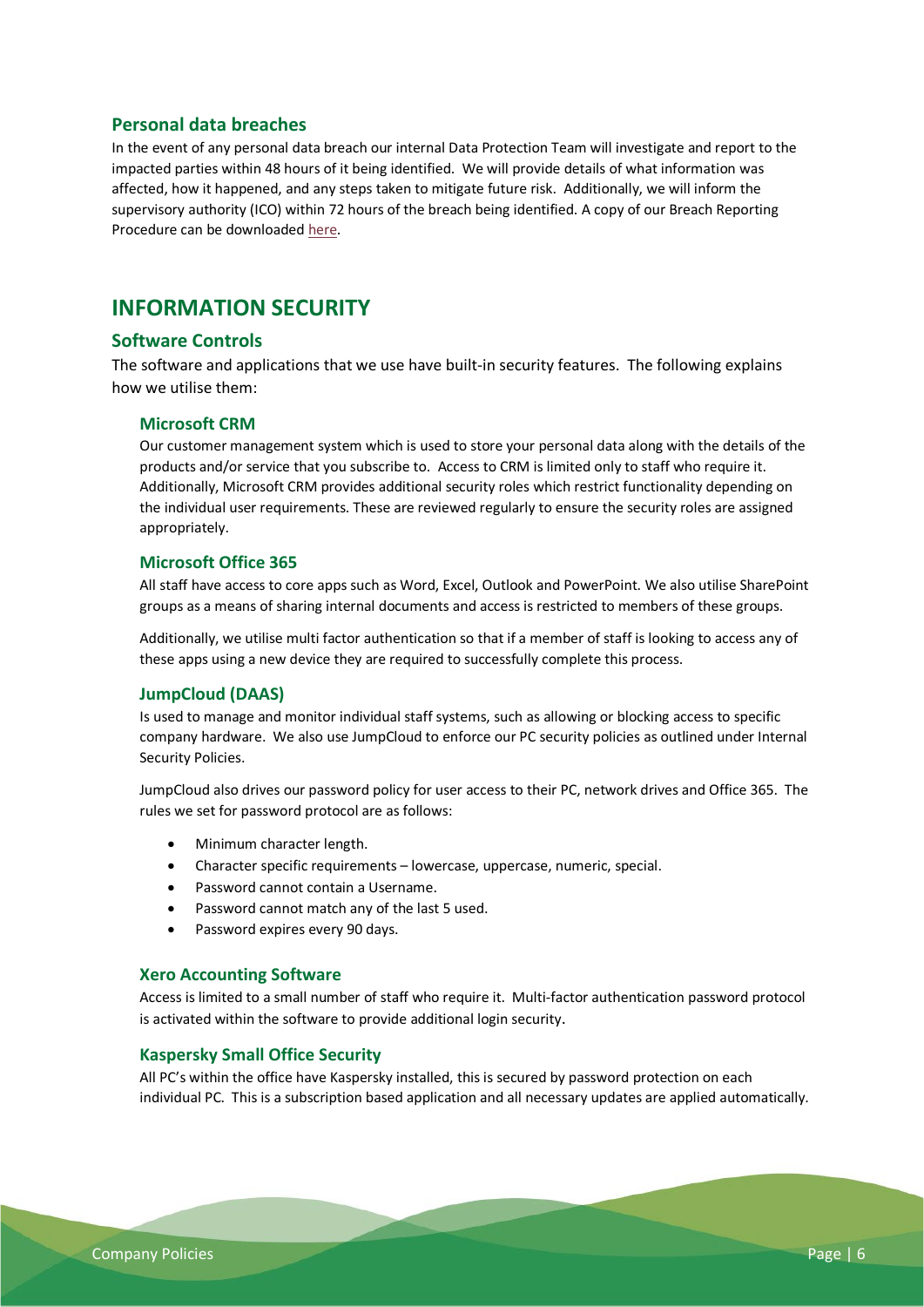# <span id="page-6-0"></span>**Office Controls**

In addition to the aforementioned Software Controls, we also utilise a range of internal office controls to further mitigate security risks.

# <span id="page-6-1"></span>**Software Inventory Management**

A list of all software applications that our staff access to assist with their regular duties is kept and updated regularly.

# <span id="page-6-2"></span>**Cyber Essentials Plus**

We are a Cyber Essential Plus accredited company, our certificate is available to view on our due diligence page along with th[e National Cyber Security](https://www.ncsc.gov.uk/cyberessentials/search) register. This is renewed annually.

# <span id="page-6-3"></span>**Office Based Servers**

These house drives which hold general information available to all staff and departmental information which is only available to those who require access.

Remote and physical access to the servers are limited to key senior staff members only. The servers are situated in our office within a room that is only able to be entered via a door secured by a key code.

Our local servers are backed up using Carbonite.

## <span id="page-6-4"></span>**Staff Security Protocols**

Our staff are fully aware of the importance of internal security protocols that we expect them to follow. These protocols are documented and cover the following:

- Clear Desk Policy.
- Secure storage and disposal of paper records.
- Visitor access controls.
- Email security awareness.
- PC security policies such as locking screen when away from desk, end of day shutdown, cannot connect external instruments via USB or CD.
- Telephone security awareness.
- Ongoing monitoring to ensure staff compliance with the above.

The policies above are reviewed periodically to ensure continued compliance. Should we be aware of any member of staff being non-compliant with any staff security protocols, further training may be provided and/or disciplinary action will be taken.

## <span id="page-6-5"></span>**Employees**

We use external recruitment agencies to source new staff when required. They complete their own checks on potential candidates before referring them to us. We also conduct the following checks on new employees:

- DBS checks
- Identity confirmation (passport etc)

All new employees are presented with a formal contract within which they agree to a Code of Ethics, Acceptable Use Policy and a Non-Disclosure Agreement.

We provide data protection and cyber security training to all members of staff to reinforce their knowledge and understanding of current legislation.

As far as possible we ensure that all critical duties are segregated between staff, other than at Director level.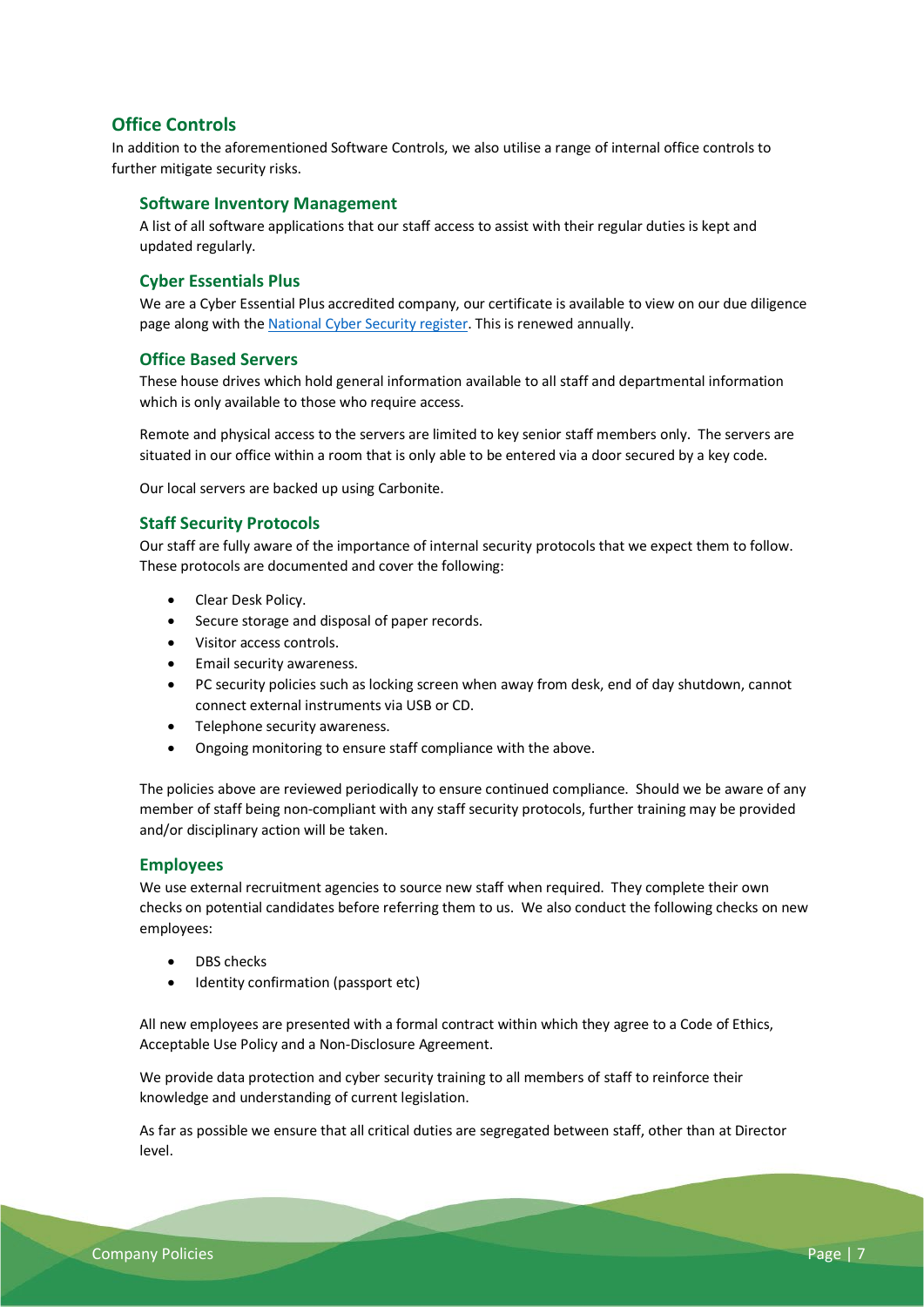# <span id="page-7-0"></span>**Access Control**

We maintain an access control register to ensure our users only have access to software and services that are relevant to their role. This is reviewed annually or sooner if a user changes role.

For privileged roles, these are reviewed more regularly to ensure that these also remain relevant to the employee and their role.

For any leavers, access to all software, systems and apps are terminated on their final day of working.

## <span id="page-7-1"></span>**General Office Security Procedures**

Our office is a privately rented self-contained space situated within a block of 9 other offices. The building's landlord provides 24-hour security cover. There are two main access doors to the complex both of which are secured by a key coded lock. The overall complex is alarmed out of office hours. Access to our individual office space is via a single door within the main complex which is secured out of office hours by lock and alarm. This is monitored by a private security firm.

Visitors to our office are only able to gain entry via an intercom facility. Upon entry to our office space we request all visitors sign into our guestbook at which point a Visitor Pass is issued to them. Upon leaving all guests must return the Visitor Pass to us and sign out using the guestbook.

# <span id="page-7-2"></span>**FinCalc Web Application Security**

<span id="page-7-3"></span>To ensure our software is safe and secure for our customers, we have a range of controls and tests in place.

#### **Customer Controls**

As a software firm we understand the need for our customers to have access control over their use of our application. Therefore, our application provides a range of inbuilt security features which can be customised to suit company requirements. We have a Security Guide document which explains these feature that all users can download via the application.

## <span id="page-7-4"></span>**Penetration Testing**

Our application has undergone a rigorous penetration testing process. You can view our Attestation Report on our due diligence page.

Penetration Tests will be undertaken every 12 months to ensure compliance with our accreditation.

#### <span id="page-7-5"></span>**Development and Maintenance**

All software development is carried out internally, we do not use  $3<sup>rd</sup>$  parties during this phase. Rigorous testing procedures are in place to ensure accuracy in terms of software calculations. These are conducted during development and prior to any update being deployed. Further tests are also undertaken at regular intervals. Records of software updates and ongoing developments are kept ensuring we have an audit history of any changes that we have made. Tests are conducted in a separate environment to production with both environments benefitting from identical security measures.